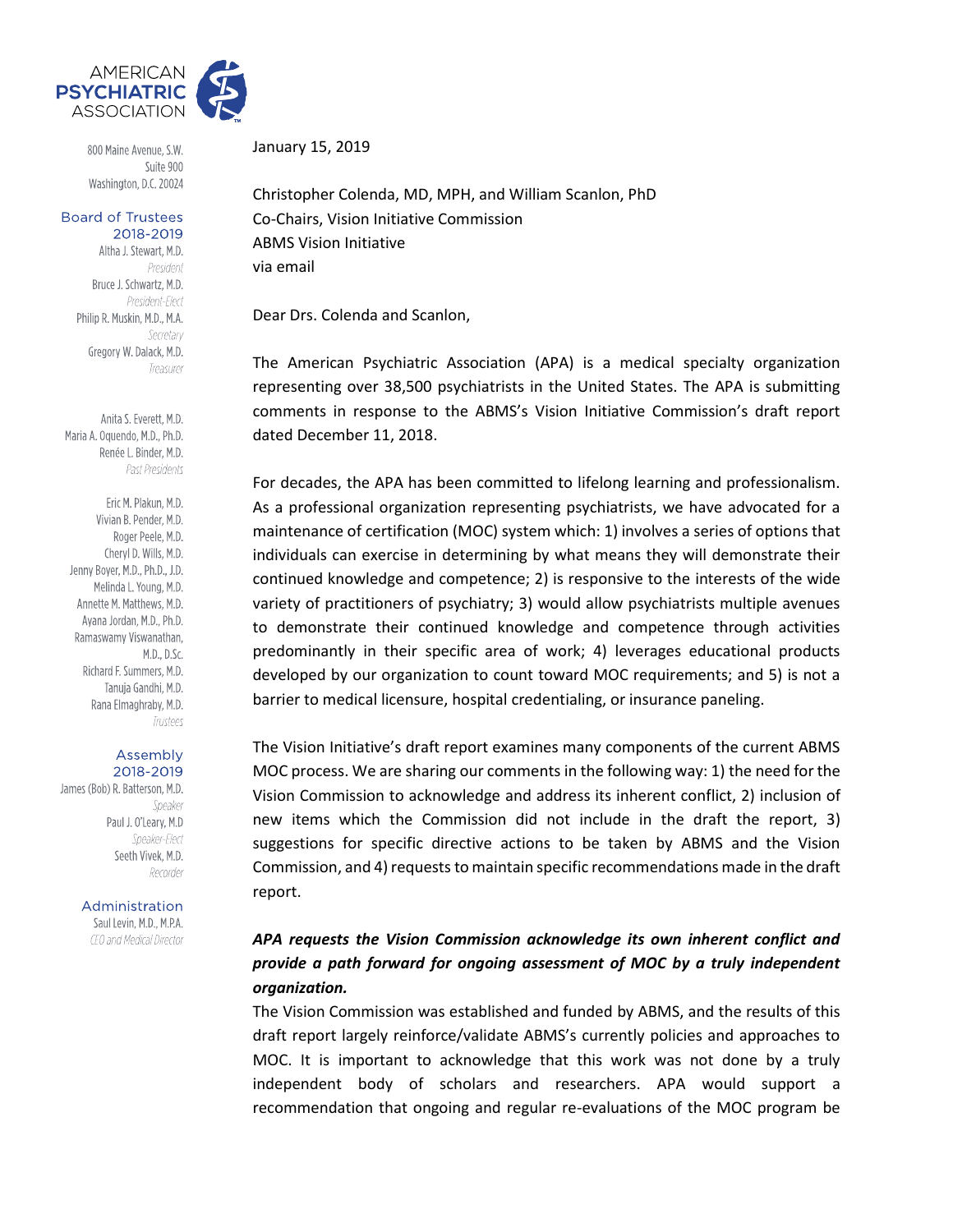completed by truly independent organizations such as the National Academy of Medicine or other esteemed bodies.

**The Vision Initiative failed to meet certain aspects of its mandate by not examining several issues which are of crucial interest to physicians**. The APA would ask that the Vision Commission include the following items in its final report. Without these items, the report will be insufficient:

### *The value proposition of MOC to physicians is not established or articulated.*

The Vision Initiative's survey showed that 12% of those responding to the survey found value in the MOC program, 46% had mixed feelings, and 41% did not find value in the MOC program. Despite these results, the Commission's report does not articulate the value of participating in MOC to the 88% of physicians who had mixed feelings or found no value in the MOC program. There is a clear licensing system in place to ensure the safe practice of medicine through each individual state's Board of Medicine licensing system, which already encompasses requirements for medical knowledge, patient safety, professionalism, and continued individual physician learning requirements. What is the additional value provided to physicians for participating in the MOC program on top of the requirements established by their state medical boards? There is a lack of consistency across ABMS member boards with regard to what it means to maintain board certification. Is this a minimal bar to ensure minimal competence to practice in a field? Or does board maintenance of certification mean that a physician so recognized is among the most knowledgeable and competent in their respective field? This draft report, therefore, does not reach a key goal outlined on page 6, which reads, "Provide value to diplomates to ensure that the efforts and costs needed to maintain certification are commensurate with the benefits." **APA recommends the Commission accurately report in a detailed and evidence-based manner how MOC programs provide value to diplomates beyond that of state licensing boards.**

# *The role of alternative pathways to MOC, including alternative boards and society-based pathways, is not discussed.*

The U.S. Department of Justice issued an opinion that suggested that competition is important in the MOC field [\(https://www.justice.gov/atr/page/file/1092791/download\)](https://www.justice.gov/atr/page/file/1092791/download); however, the Vision Initiative report does not discuss any alternatives to the ABMS MOC system. Specifically, the following questions should be addressed:

- What role might alternative boards play in promoting competition and flexibility within the marketplace for both patients and physicians?
- What lessons can be learned from the ABIM-sponsored Society Based Pathways for MOC that are currently underway with the American College of Cardiology (ACC), American College of Physicians (ACP), and American Society of Clinical Oncology (ASCO)? This model should be available to all professional associations. If specialty societies are able to create products that adhere to all elements of an ABMS member board's framework, shouldn't the specialty society be able to develop and deliver these products directly to members without having to also require diplomates to engage in separate activities directly with their specialty board?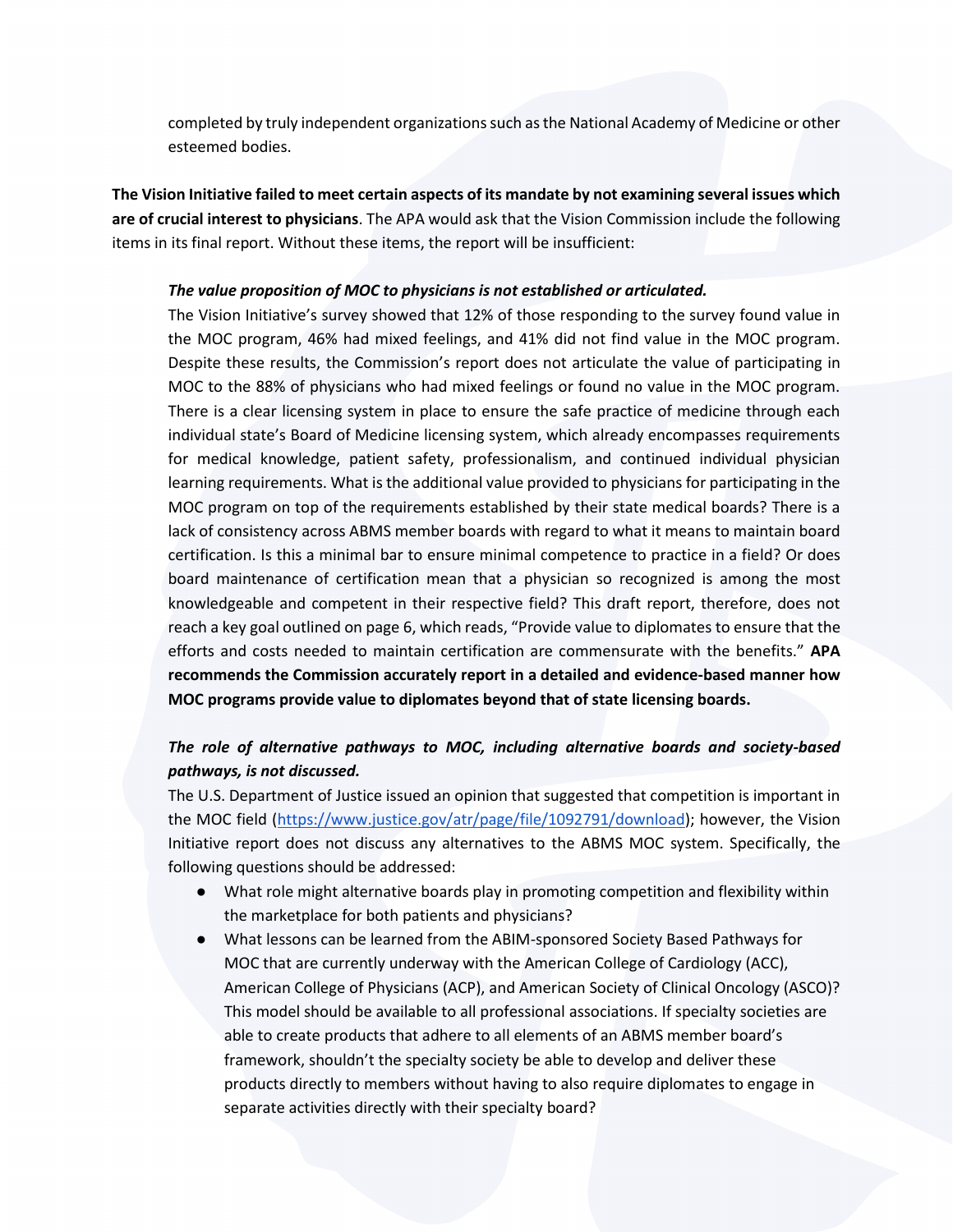### *Further discussion of fees collected by ABMS boards is needed.*

The Vision Initiative survey showed "cost" rated number one in "concerns" selected by 58% of respondents. Cost, including exam fees and annual MOC payments to boards, should be directly addressed in the recommendations made in the report. There is also no discussion about the appropriate use of fees collected from diplomates. While Recommendation 11 alludes to the importance of diverse governance boards for each specialty to address mistrust about fees and financial information, **the Commission would be well served to comment on the appropriate use of fees and propose mechanisms for how diplomates can be made aware of how the dollars within their fees are being allocated to specific programs (e.g., IT, test development, staffing, etc.).**

### *Greater role clarity must be established between certifying boards and specialty societies.*

Many of the recommendations support the position that the professional associations, academies, and colleges would best serve as the entities that are responsible for continuing certification, and many recommendations echo what the associations, academies, and colleges already do. It is important to recognize that education and professional development are the domains of specialty societies, and assessment is the domain of the certifying boards. However, the recommendations (e.g., Recommendation 7, Finding 1) at times blur the lines between "learning" and "assessment," and further role clarity is needed to avoid duplication, overlapping activities, and excess burden on diplomates. **The APA strongly disagrees with the notion that the ABMS and the boards will assume leadership for many aspects of physician learning and improvement -- this is the role of societies and CME providers.**

## *ABMS must explicitly state that MOC status should not impede a physician's ability to practice medicine.*

The APA agrees with the recommendations that ABMS boards have a responsibility to inform organizations that continuing certification should "not be the only criterion used in these decisions" and further "encourage hospitals, health systems, payers, and other health care organization[s] to not deny credentialing or certification to a physician solely on the basis of certification status" (Recommendation 8); however, **this statement does not go far enough**. ABMS and all the member boards should engage in a broad information campaign to all physicians, hospitals, insurance panels, and state medical boards explicitly stating that the sole use of a physician's MOC status is inappropriate and a perversion of the intent of board certification. Diplomates should be provided with letters which can be furnished to employers, patients, legislators, and others of interest and state that a physician's decision to not participate in an ABMS MOC program is not necessarily a reflection on the quality of the care provided by a physician, and attempts to use non-participation in MOC status to reach conclusions about a physician's fitness to deliver care are inappropriate and are beyond the scope of the ABMS process.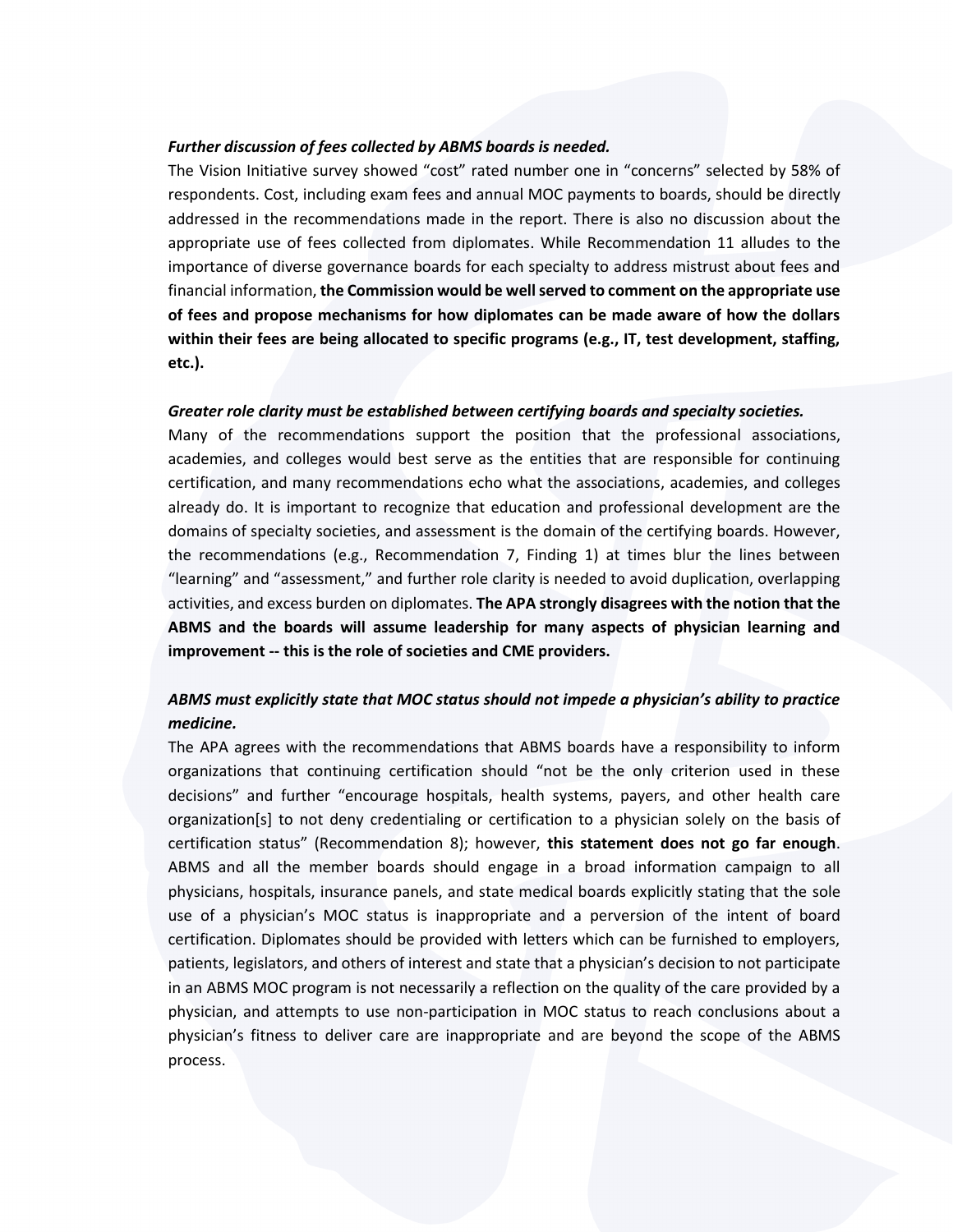As a result of several of the conclusions reached by the Vision Commission, the APA requests that the Vision Commission include these additional actions in its final report:

## *APA supports a proposed timeout on the use of the secure examination for continuing certification.*

In recommendation 2f, the Vision Commission notes that continuing certification status should not be withdrawn based on a single high-stakes examination within MOC programs. The Vision Commission also notes in the findings the heterogeneity of approaches used by different boards in administering this exam. The APA and other organizations support a suspension of the secure examination and the development of more practice-relevant alternatives to the exam that support ongoing acquisition of knowledge that is relevant to the general practice of modern psychiatry and that do not impose a significant burden on physicians.

### *APA supports a proposed timeout on MOC Part-4 until research can be conducted that shows Part-4 improves practice without introducing unnecessary burdens on physicians.*

MOC Part-4 activities were identified by much of the physician community as being onerous, irrelevant to practice, and/or a duplication of quality improvement activities physicians were already engaged in as part of other regulatory or workplace requirements. Until such time that it can be shown that Part-4 activities improve physician quality, patient safety, or overall physician satisfaction, it is not reasonable to "expect diplomate participation and meaningful engagement" in practice improvement (Recommendation 4). APA recognizes the vital importance of physician engagement in practice assessment and quality improvement, but further work is needed to establish the independent validity of the Part-4 requirement. The practice improvement component must add value while minimizing diplomate burden; reflect the reality of clinical practice; complement existing efforts, such as clinical data registries and the federal physician payment requirement for practice improvement activities; incorporate clearly defined performance improvement standards; and recognize physician participation in existing team- and system-based improvement.

### *APA supports allowing state medical boards be the sole decider of physician professionalism.*

The ABMS should consider meeting state medical board professionalism requirements as necessary and sufficient evidence of professionalism for purposes of MOC until we have a demonstrably better alternative. The Vision Commission acknowledges the challenge of measuring professionalism, and Recommendation 3 suggests that ABMS should use disciplinary actions taken by state medical boards as a proxy for professionalism. The APA supports deferring all decisions about professionalism to the state medical board and remove itself from the process of having to re-adjudicate issues that state medical boards are already investigating and determining appropriate sanctions. If a diplomate has an active medical license, that should be sufficient for the purposes of MOC.

In the final report, the APA requests that the Vision Commission maintain the following elements: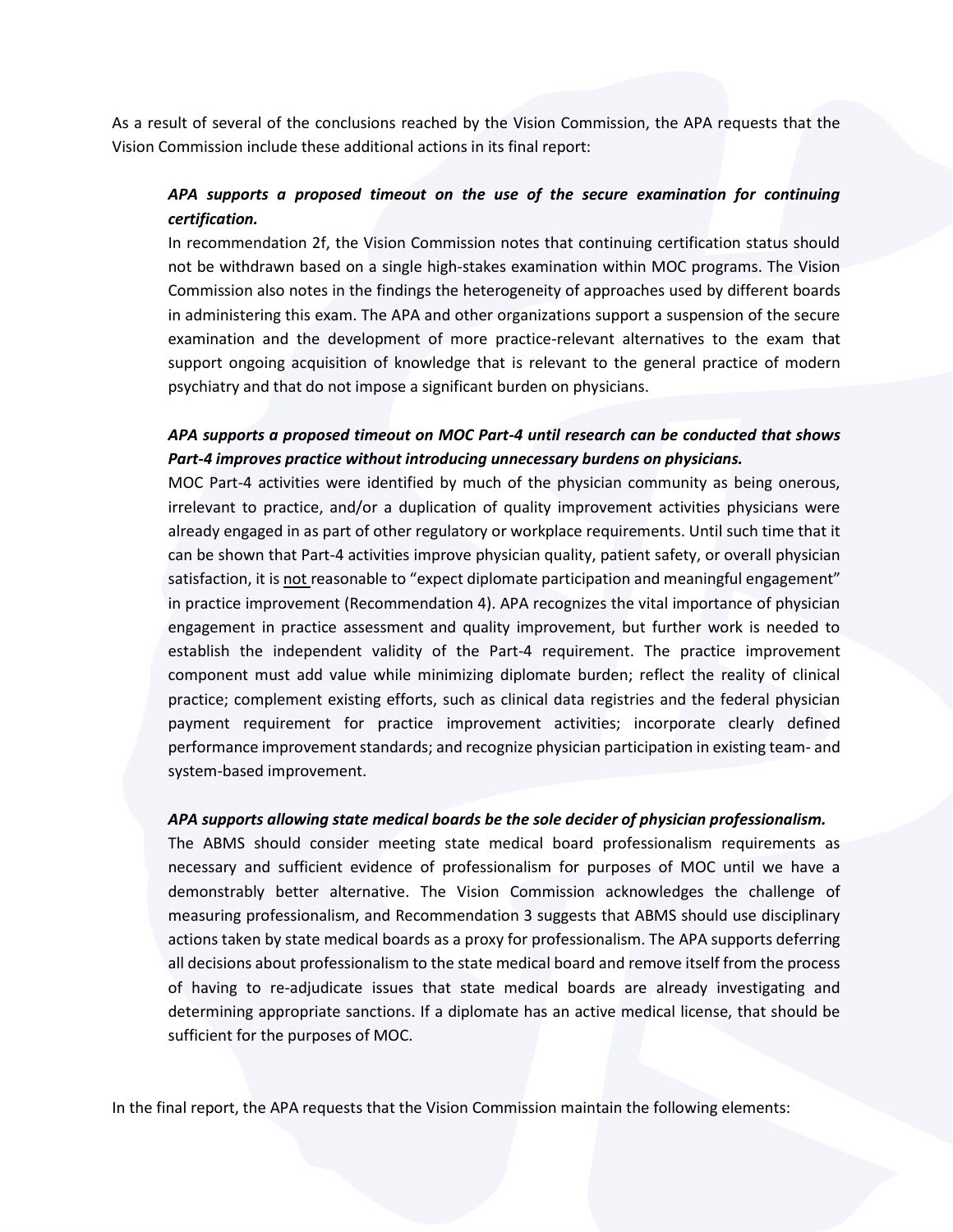- 1. *The APA agrees that there should be more options for low-stakes assessments* as noted in Recommendation 2, which states, "Continuing certification should incorporate assessments that support diplomate learning and retention, identify knowledge and skill gaps, and help diplomates learn advances in the field." We support the notion for multiple focused opportunities to demonstrate knowledge rather than activities that are old-style high-effort, high-stakes exam.
- 2. *The APA supports an expansion of MOC options that allows diplomates to engage in lifelong learning activities that align with one's specialty and clinical practice.* If information is already available regarding a physician's participation in lifelong learning, quality improvement, or professionalism from another source, the APA supports the notion of incorporating this existing knowledge as a means of addressing MOC requirements, as noted in Recommendation 4. This recommendation asks that "ABMS boards should seek to integrate readily available information from a diplomate's actual clinical practice into any assessment of practice improvement."
- 3. *APA supports diversity in leadership that represents the entire field of psychiatry within each board.* As noted in Recommendation 11, "ABMS Boards must include diverse diplomate representation for leadership positions and governance membership and require that a supermajority (more than 67%) of voting Board members be clinically active." **The APA would ask the Vision Initiative to define "clinically active" as a licensed physician who engages in 20+ hours of clinic time per week. Furthermore, we recommend that a limit be placed on the number of academicians vs. generally full-time practicing individuals on the boards.**
- **4.** *APA agrees that initial certification and continuing certification have different purposes*  (Guiding principle 1).
- 5. *APA agrees that there is a need for "timely and relevant feedback" as part of assessments*  (Recommendation 2e).
- 6. *APA supports the recommendation that "continuous certification should not be withdrawn solely due to substandard performance on a single, infrequent, point-in-time assessment"* (Recommendation 2f), including the recommendation that the ABMS boards move to "truly formative assessment approaches that are not high-stakes nor highly-secured formats."
- 7. *APA agrees that there is a need for "clearly defined remediation pathways" prior to any loss of certification* (Recommendation 6).
- 8. *APA agrees that existing physician practice data should count toward meetings board certification requirements* (Guiding Principle 6). For those physicians working in organized healthcare systems who are already engaged in quality improvement or other regulatory requirements (such as Joint Commission requirements), these activities should be used to meet MOC requirements.